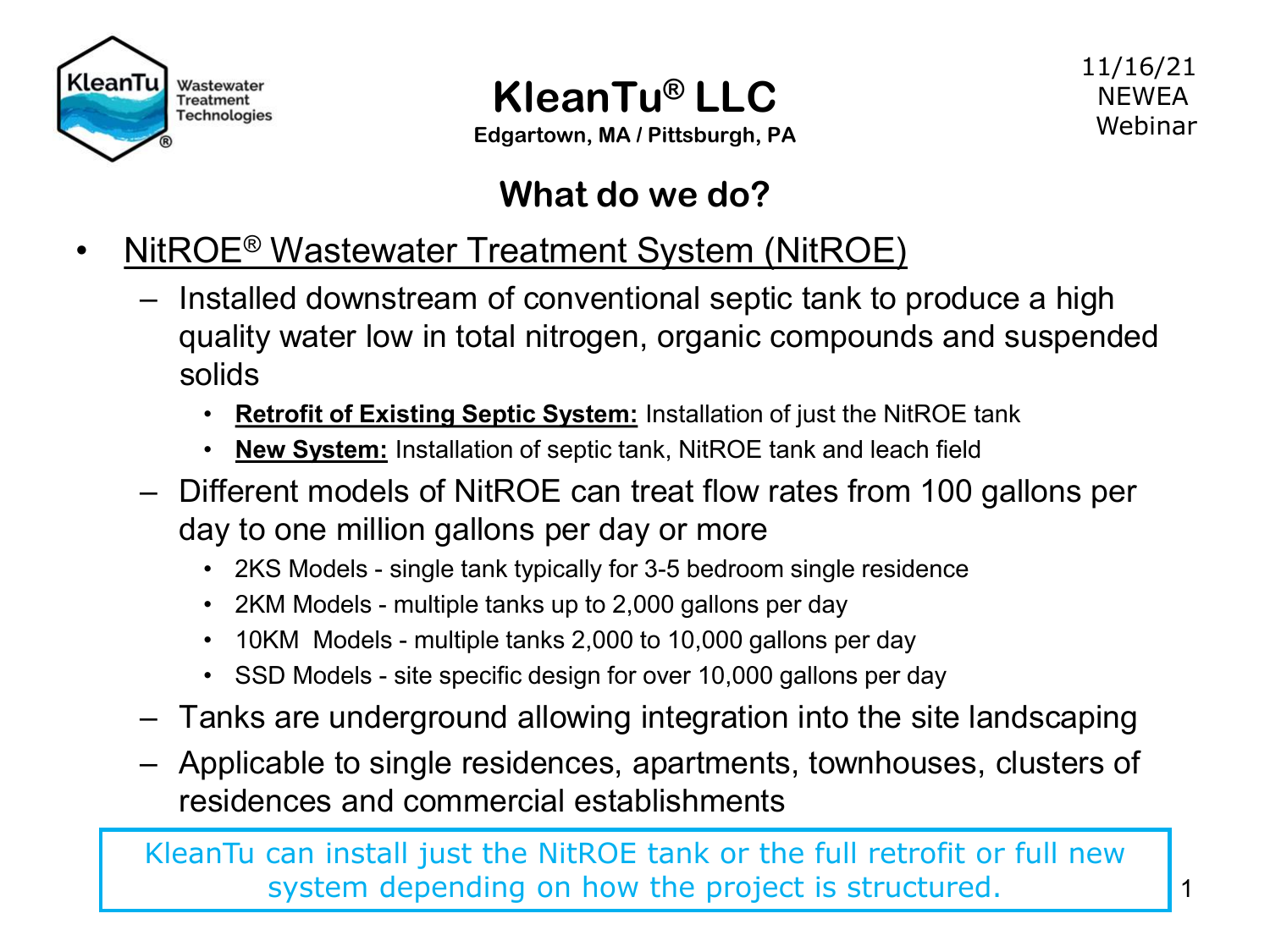

11/16/21 **NEWEA** Webinar

#### **What does a NitROE look like?**



As of 11/16/21, KleanTu has completed 30 NitROE installations on Cape Cod and Martha's Vineyard.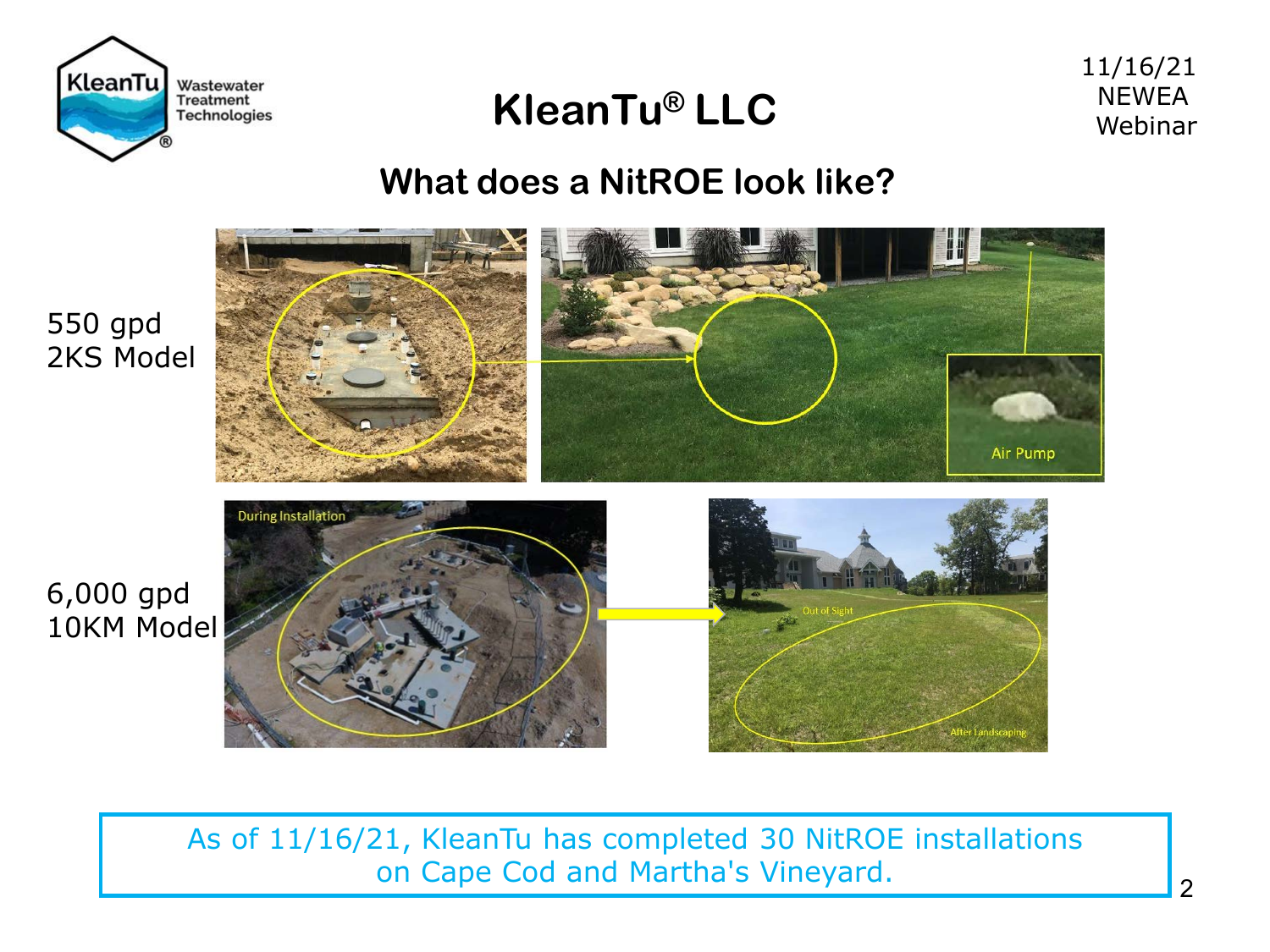

### **What is the performance of NitROE?**

- Performance NitROE produces a high quality treated wastewater
	- Single Family 2KS Model (Average of 19 Months Sampling)
		- Flow Rate........352 gallons per day
		- Nitrogen In........ 73 mg/L [range for a number of installations, 40-170 mg/L]
		- Nitrogen Out........ 5 mg/L
		- BOD<sub>5</sub> Out............. 5 mg/L
		- TSS Out .............16 mg/L
		- Nitrogen Removal Rate = 73 pounds per year
	- MASSTC 2KM Model (Average of 38 Samples over 3 years)
		- Flow Rate........500 1,200 gallons per day
		- Nitrogen Out........ 3 mg/L
		- $BOD<sub>5</sub> Out...$ ............... .22 mg/L
		- TSS Out ............... 6 mg/L
		- Fecal Coliforms..125 count/100 ml (5 Samples)

The 2KS is for single-home residential applications intended to be affordable and to fit residential lots, while the multiple tank models (2KM, 10KM, SSD) can be tailored to provide treatment for larger homes, apartments, or multiple residential or non-residential applications. 2008. The state of the state of the state of the state of the state of the state of the state of the state of the state of the state of the state of the state of the state of the state of the state of the sta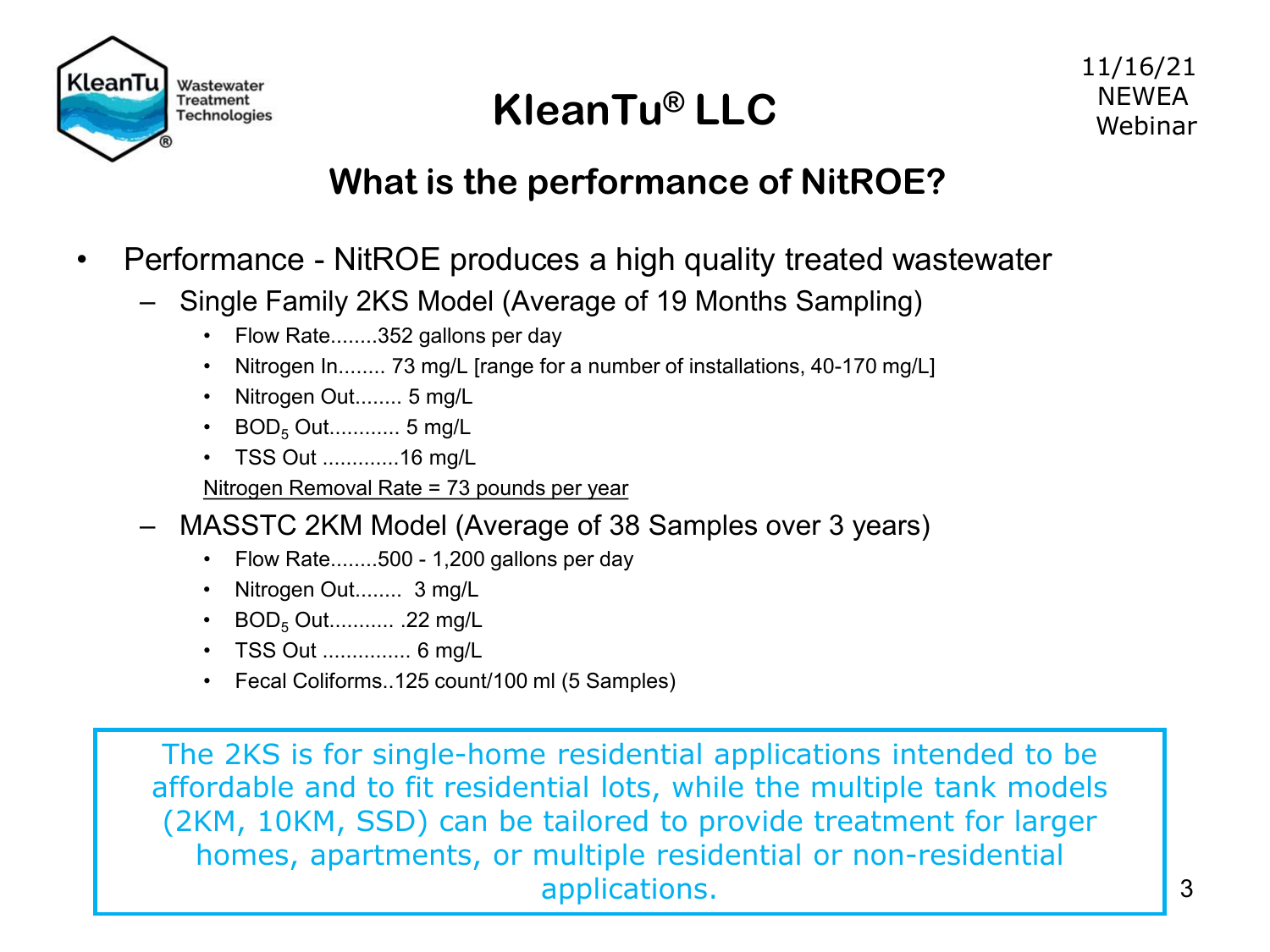

### **What are features of NitROE?**

- Performance NitROE produces a high quality treated wastewater
- Simplicity with green aspects
	- Gravity flow through system
	- One small mechanical device an air pump with around 120 watts power usage
	- 2KS and 2KM models fabricated inside standard concrete septic tanks
	- Made for current commercial installers to place with KleanTu field crew completing installation and starting up the units
	- Limited operation and maintenance needed
- Can retrofit existing systems thereby using existing infrastructure
- Provides minimum of Title 5 treatment in power outages
- Remote sensing for real time monitoring of system operation
- Out of sight below ground integration with landscaping
- Quiet operation without odors
- Can be fitted with phosphorus removal and disinfection technologies
- Affordable (next slide)

These features of NitROE make it worthy of consideration in any community where nitrogen reduction is needed or where new development requires nitrogen reduction.